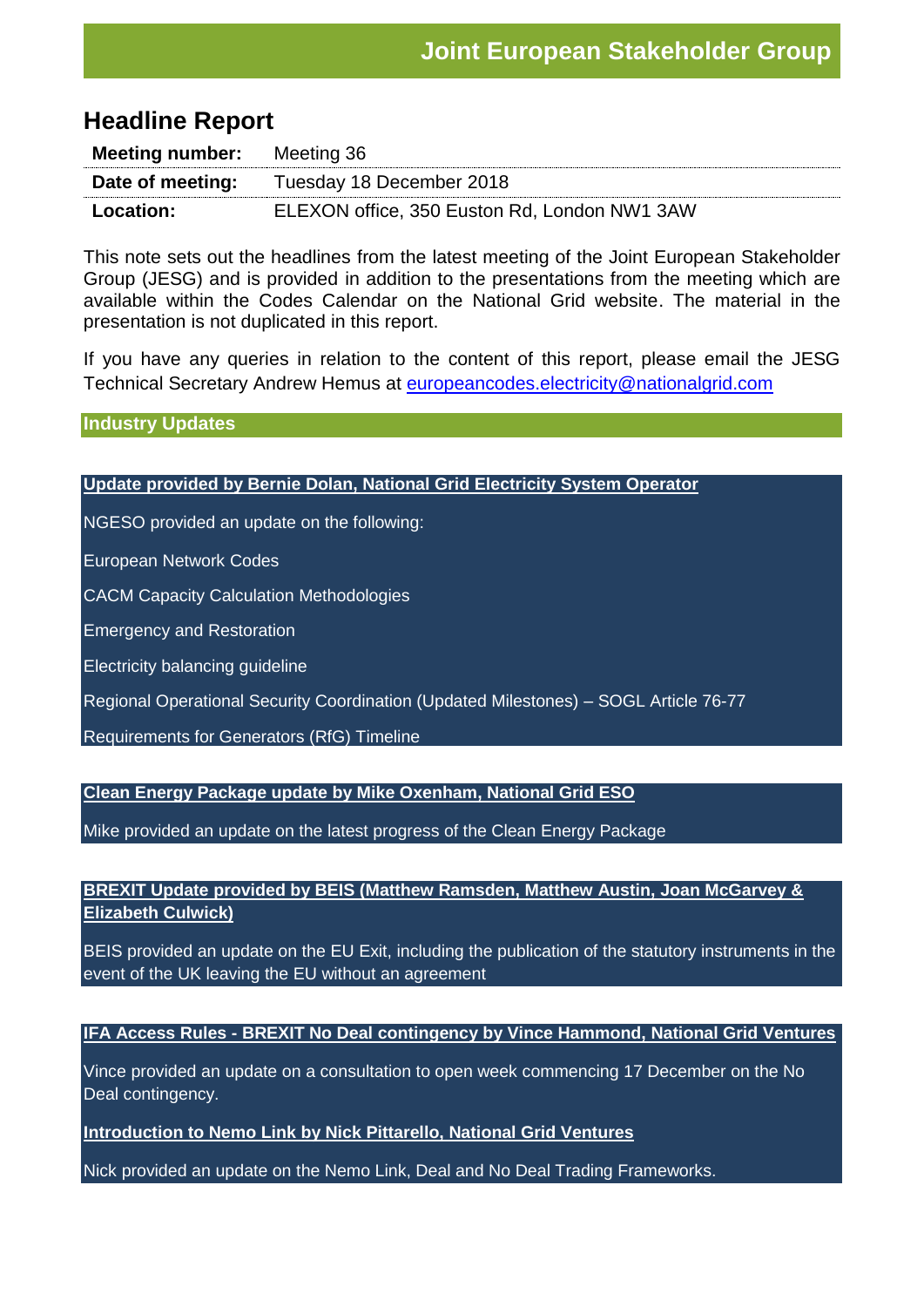No AOB raised at this meeting

**Next Meeting and Future Agenda Items**

- The next JESG meeting will be **08 January 2019** starting at 10am.
- Stakeholders are invited to submit agenda items and presentation material for this meeting by **02 January 2019** or any future meetings to the Technical Secretary by emailing: [europeancodes.electricity@nationalgrid.com.](mailto:europeancodes.electricity@nationalgrid.com)

### **Action Log**

The Technical Secretary noted the JESG Standing Actions and updates on current actions.

| <b>Standing Actions</b> |                                                                                                                                                                                                        |                                                                               |                  |                               |
|-------------------------|--------------------------------------------------------------------------------------------------------------------------------------------------------------------------------------------------------|-------------------------------------------------------------------------------|------------------|-------------------------------|
| ID                      | <b>Topic</b>                                                                                                                                                                                           | <b>Lead Party</b>                                                             | <b>Status</b>    | <b>Source</b>                 |
| S <sub>1</sub>          | Continue to review the membership of the<br>JESG and engage additional industry parties<br>where appropriate.                                                                                          | <b>JESG Chair</b>                                                             | Standing<br>Item | <b>JESG</b><br>S <sub>3</sub> |
| S <sub>2</sub>          | Prepare a commentary / comparison document<br>between the Network Code and the existing<br>GB arrangements at appropriate stages in the<br>Code development for each Network Code.                     | NGET/Ofgem/<br><b>BEIS</b>                                                    | Standing<br>Item | <b>JESG</b><br>S <sub>1</sub> |
| S <sub>3</sub>          | Share any intelligence about how other<br>member states are approaching demonstrating<br>compliance through information gained from<br>other government departments, regulators or<br>parent companies | BEIS / Ofgem /<br>Industry<br>parties with<br>European<br>parent<br>companies | Standing<br>Item | <b>ECCAF</b><br>3/2           |